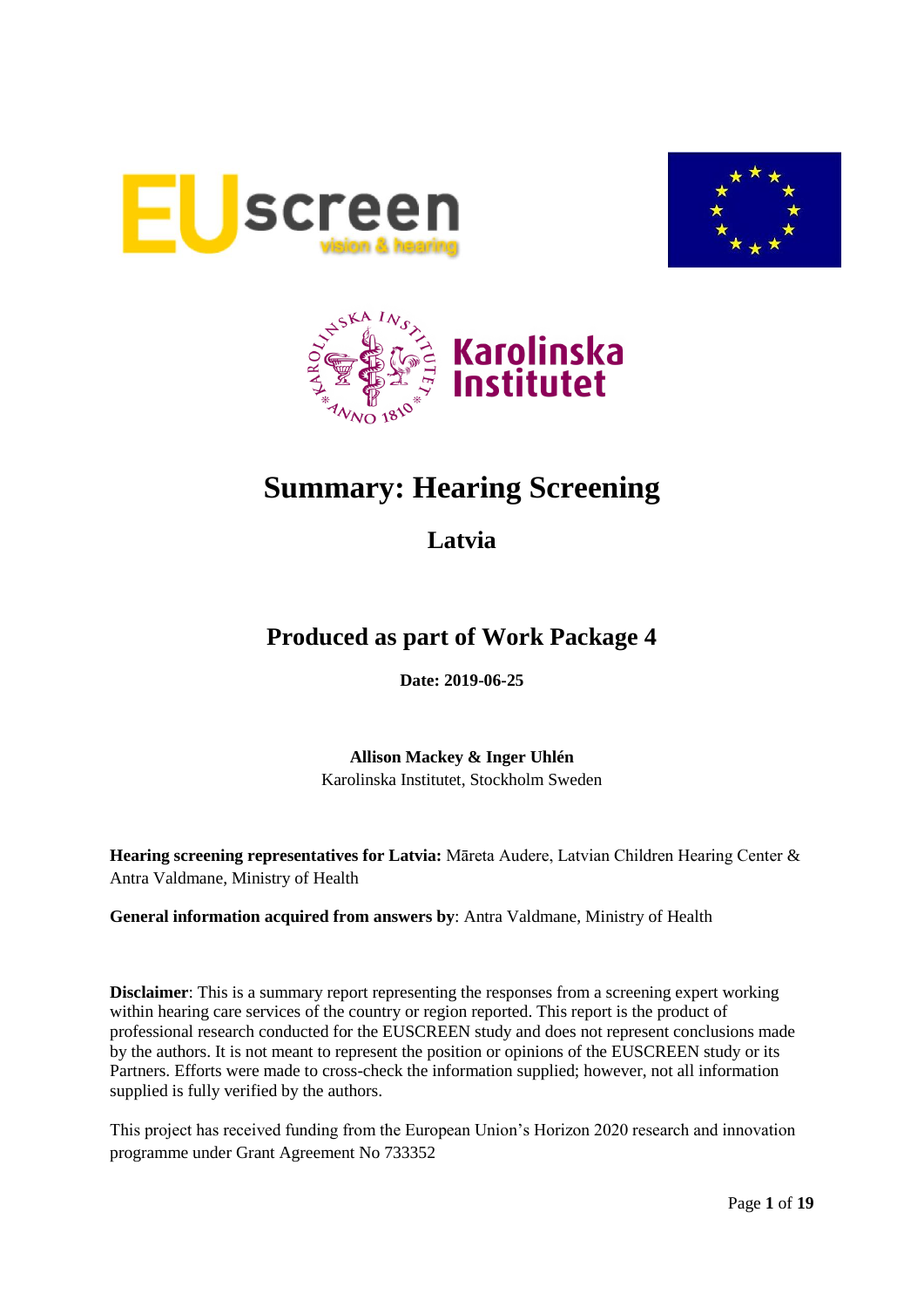

## **Table of Contents**

| 1.   |  |
|------|--|
| 2.   |  |
| 3.   |  |
| 3.1. |  |
| 3.2. |  |
| 3.3. |  |
| 4.   |  |
| 5.   |  |
| 5.1. |  |
| 5.2. |  |
| 5.3. |  |
| 5.4. |  |
| 6.   |  |
| 6.1. |  |
| 6.2. |  |
| 6.3. |  |
| 7.   |  |
| 7.1. |  |
| 7.2. |  |
| 7.3. |  |
| 8.   |  |
| 8.1. |  |
| 8.2. |  |
| 8.3. |  |
| 8.4. |  |
| 8.5. |  |
| 8.6. |  |
| 9.   |  |
| 9.1. |  |
| 9.2. |  |
| 9.3. |  |
| 9.4. |  |
| 10.  |  |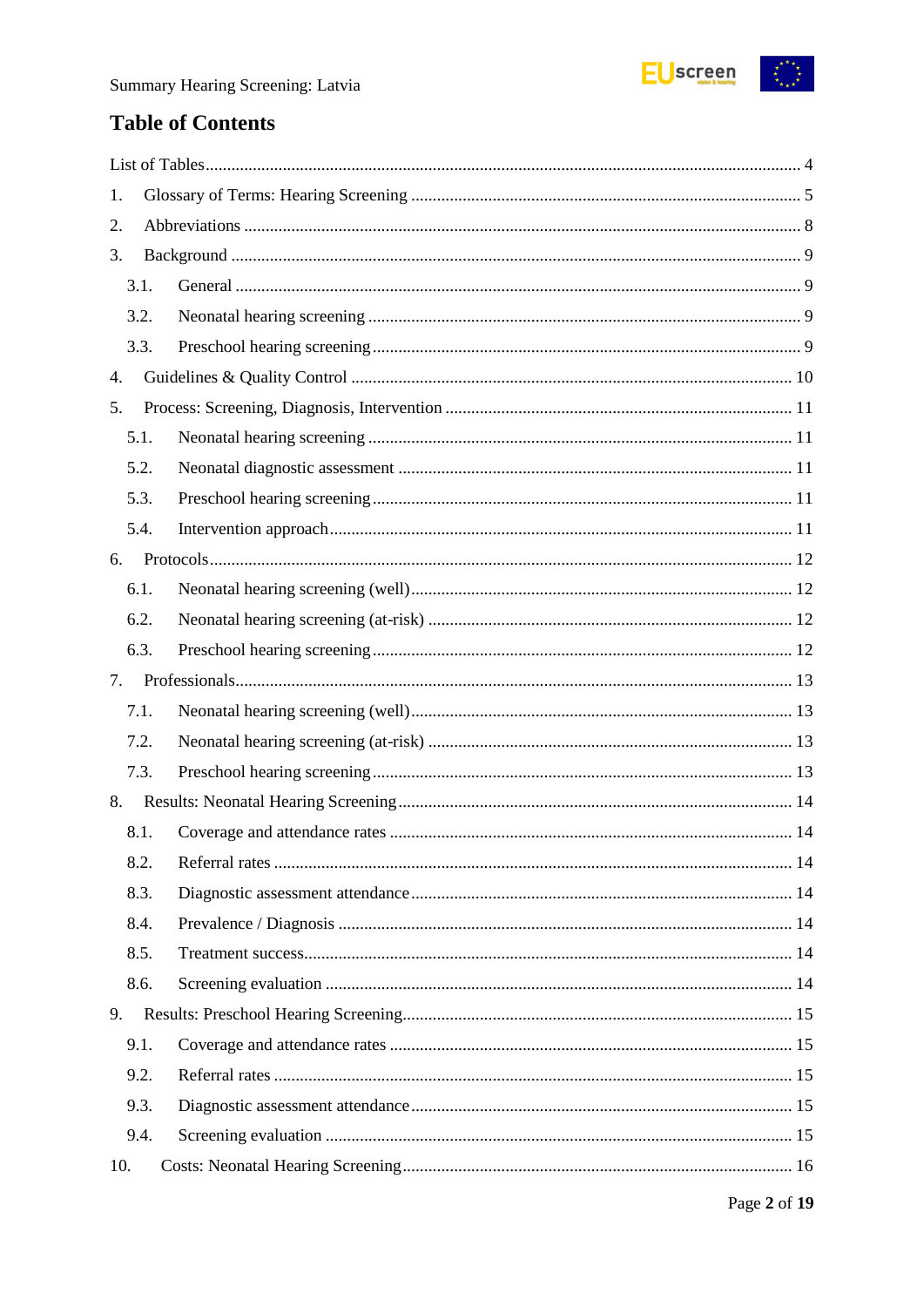

| 10.1. |  |
|-------|--|
| 10.2. |  |
| 10.3. |  |
| 10.4. |  |
| 10.5. |  |
| 10.6. |  |
|       |  |
|       |  |
|       |  |
|       |  |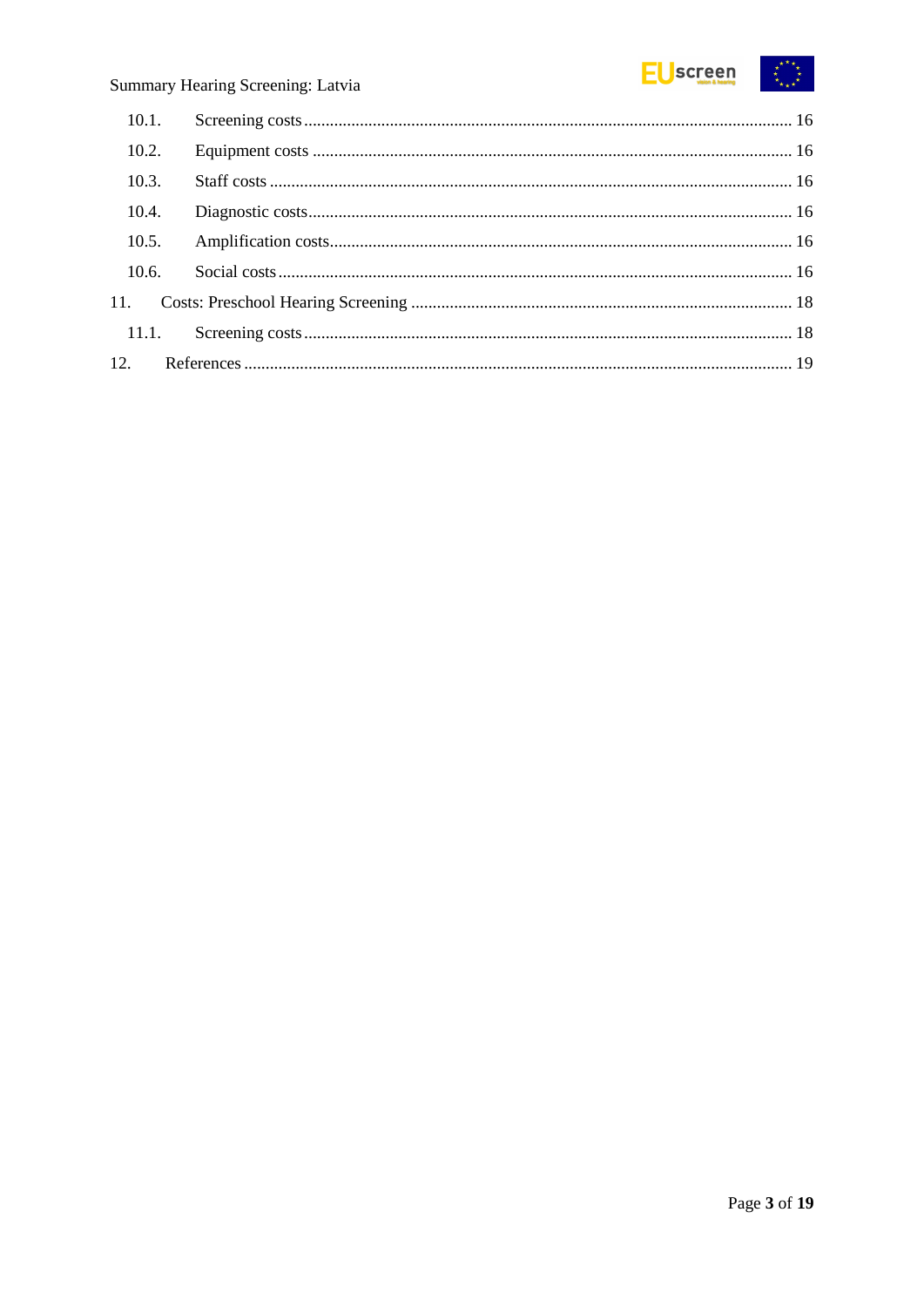

## <span id="page-3-0"></span>**List of Tables**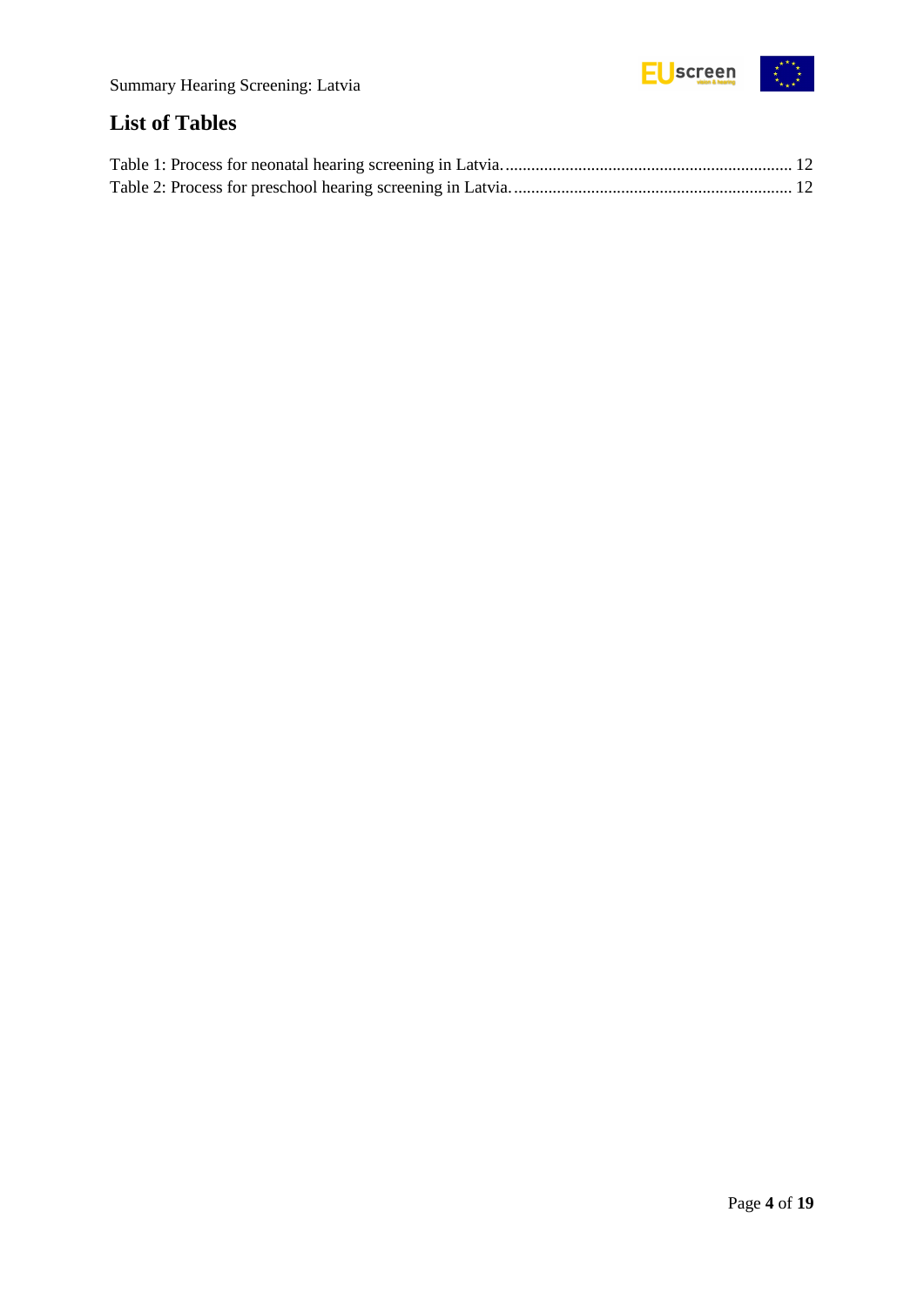$\frac{1}{2}$ 

## <span id="page-4-0"></span>**1. Glossary of Terms: Hearing Screening**

| <b>Abnormal test result</b>                     | A test result where a normal "pass" response could not be detected under<br>good conditions. The result on screening equipment may indicate "no<br>response," "fail," or "refer."                                                                                                                                                                                                                                                                                                                                                                                                                                                                                                                                                                                |  |  |  |
|-------------------------------------------------|------------------------------------------------------------------------------------------------------------------------------------------------------------------------------------------------------------------------------------------------------------------------------------------------------------------------------------------------------------------------------------------------------------------------------------------------------------------------------------------------------------------------------------------------------------------------------------------------------------------------------------------------------------------------------------------------------------------------------------------------------------------|--|--|--|
| <b>Attendance rate</b>                          | The proportion of all those invited for screening that are tested and receive<br>a result,<br>Invited for screening includes all those that are offered the<br>screening test.<br>Tested and receive a result could be a "pass" or "fail".<br>Attendance rate provides information on the willingness of families to<br>participate in screening.                                                                                                                                                                                                                                                                                                                                                                                                                |  |  |  |
| <b>Attendance rate in</b><br>first year of life | See definition of Attendance rate.<br>The calculation cut-off is after one year of life.                                                                                                                                                                                                                                                                                                                                                                                                                                                                                                                                                                                                                                                                         |  |  |  |
| <b>Compliance with</b>                          | The percentage of those who are referred from screening to a diagnostic<br>assessment that actually attend the first diagnostic assessment.                                                                                                                                                                                                                                                                                                                                                                                                                                                                                                                                                                                                                      |  |  |  |
| referral (percentage)                           | Percentage of compliance provides information on the willingness of<br>families to attend the diagnostic assessment after referral from screening.                                                                                                                                                                                                                                                                                                                                                                                                                                                                                                                                                                                                               |  |  |  |
| <b>Coverage</b>                                 | The proportion of those eligible for screening that are tested and receive a<br>result within a specific time.<br>Eligible for screening includes those within the population that are<br>covered under the screening or health care program.<br>Tested and receive a result could be a "pass" or "refer to<br>diagnostic assessment".<br>Specific time can be defined, such as 1 month after birth, 3 months<br>after birth, etc.<br>Coverage provides information on the overall effectiveness and timeliness<br>of a complete screening programme.<br>Factors such as being offered screening, willingness to participate, missed<br>screening, ability to complete the screen, and ability to document the<br>screening results will influence the coverage. |  |  |  |
| Coverage in first<br>year of life               | See definition of Coverage.<br>The specific time is pre-defined as within the first year of life.<br>In other words, the coverage is the proportion of those eligible for<br>screening that complete the screening sequence to a final result within the<br>first year of life.                                                                                                                                                                                                                                                                                                                                                                                                                                                                                  |  |  |  |
| <b>False negatives</b>                          | The percentage of infants/children with a hearing loss (defined by the<br>target condition) that receive a result of "pass" during screening.                                                                                                                                                                                                                                                                                                                                                                                                                                                                                                                                                                                                                    |  |  |  |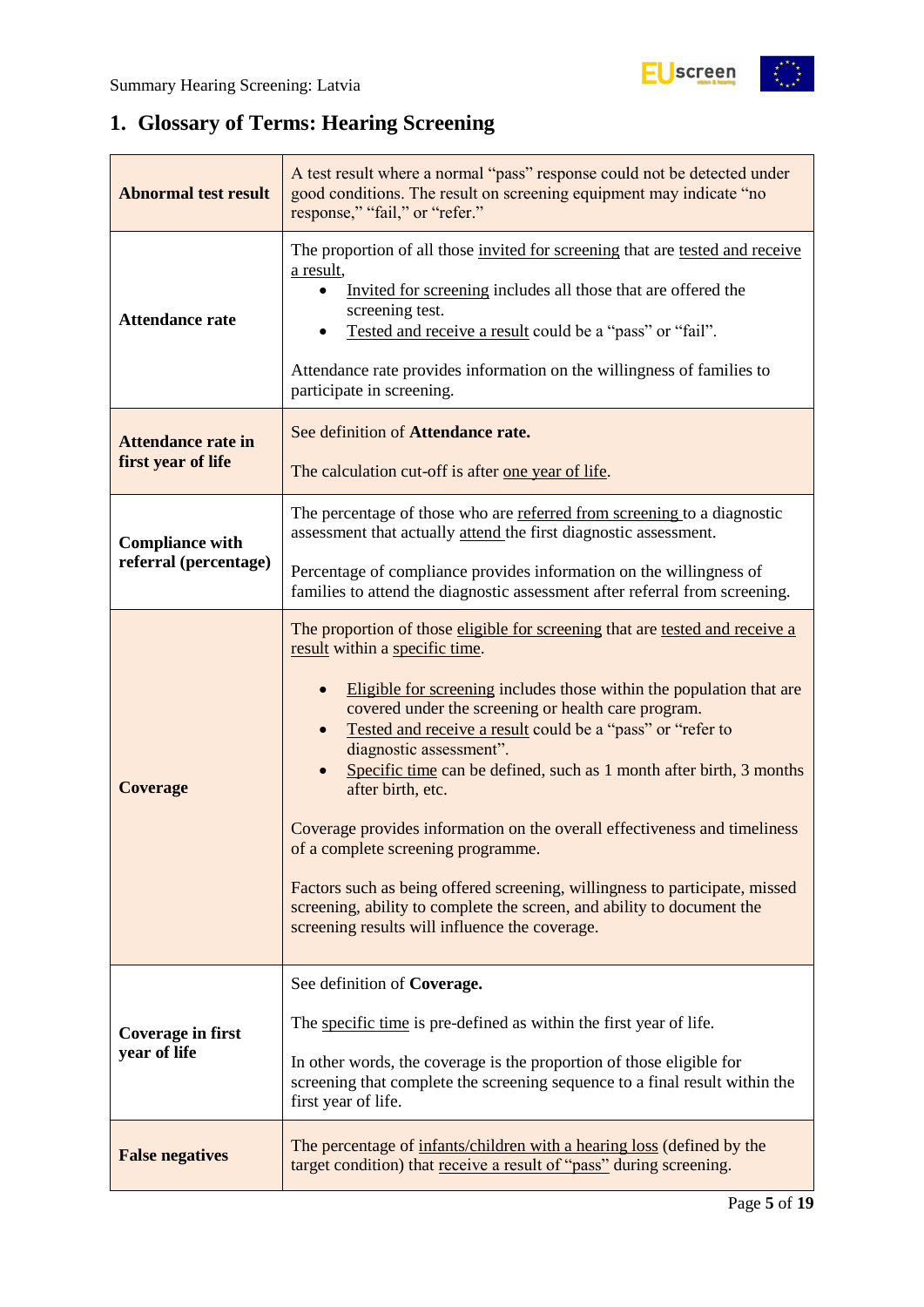

|                                          | Example: If 100 infants with hearing loss are screened, and 1 infant passes<br>the screening, the percentage of false negatives is 1%.                                                                        |  |  |  |
|------------------------------------------|---------------------------------------------------------------------------------------------------------------------------------------------------------------------------------------------------------------|--|--|--|
|                                          | The percentage of infants/children with normal hearing that receive a<br>result of "fail" from the final screening test.                                                                                      |  |  |  |
| <b>False positives</b>                   | Example: If 100 infants with normal hearing are screened, and 3 infants<br>fail the screening and are referred for diagnostic assessment, the<br>percentage of false positives is 3%.                         |  |  |  |
| <b>Guidelines</b>                        | Recommendations or instructions provided by an authoritative body on the<br>practice of screening in the country or region.                                                                                   |  |  |  |
| <b>Hearing screening</b><br>professional | A person qualified to perform hearing screening, according to the practice<br>in your country or region.                                                                                                      |  |  |  |
| <b>Inconclusive test</b><br>result       | A test result where a normal "pass" response could not be detected due to<br>poor test conditions.                                                                                                            |  |  |  |
| <b>Invited for screening</b>             | Offered screening.                                                                                                                                                                                            |  |  |  |
| <b>Outcome of hearing</b><br>screening   | An indication of the effectiveness or performance of screening, such as a<br>measurement of coverage rate, referral rate, number of infants detected,<br>etc.                                                 |  |  |  |
| <b>Permanent hearing</b>                 | A hearing impairment that is <i>not</i> due to a temporary or transient condition<br>such as middle ear fluid.                                                                                                |  |  |  |
| loss                                     | Permanent hearing loss can be either sensorineural or permanent<br>conductive.                                                                                                                                |  |  |  |
| <b>Positive predictive</b>               | The percentage of infants/children referred from screening who have a<br>confirmed hearing loss, as described by your protocol or guideline and<br>indicated in the <b>Target Condition</b> (see definition). |  |  |  |
| value                                    | For example, if 100 babies are referred from screening for diagnostic<br>assessment and 90 have normal hearing while 10 have a confirmed hearing<br>loss, the positive predictive value would be 10%.         |  |  |  |
| Preschool or<br>(pre)school children     | All children between 3-6 years of age.                                                                                                                                                                        |  |  |  |
| <b>Preschool or</b>                      | Screening that takes place during the time children are between 3-6 years<br>of age.                                                                                                                          |  |  |  |
| (pre)school screening                    | This refers to <i>any</i> hearing screening during this age. The location of the<br>screening is irrelevant to the definition.                                                                                |  |  |  |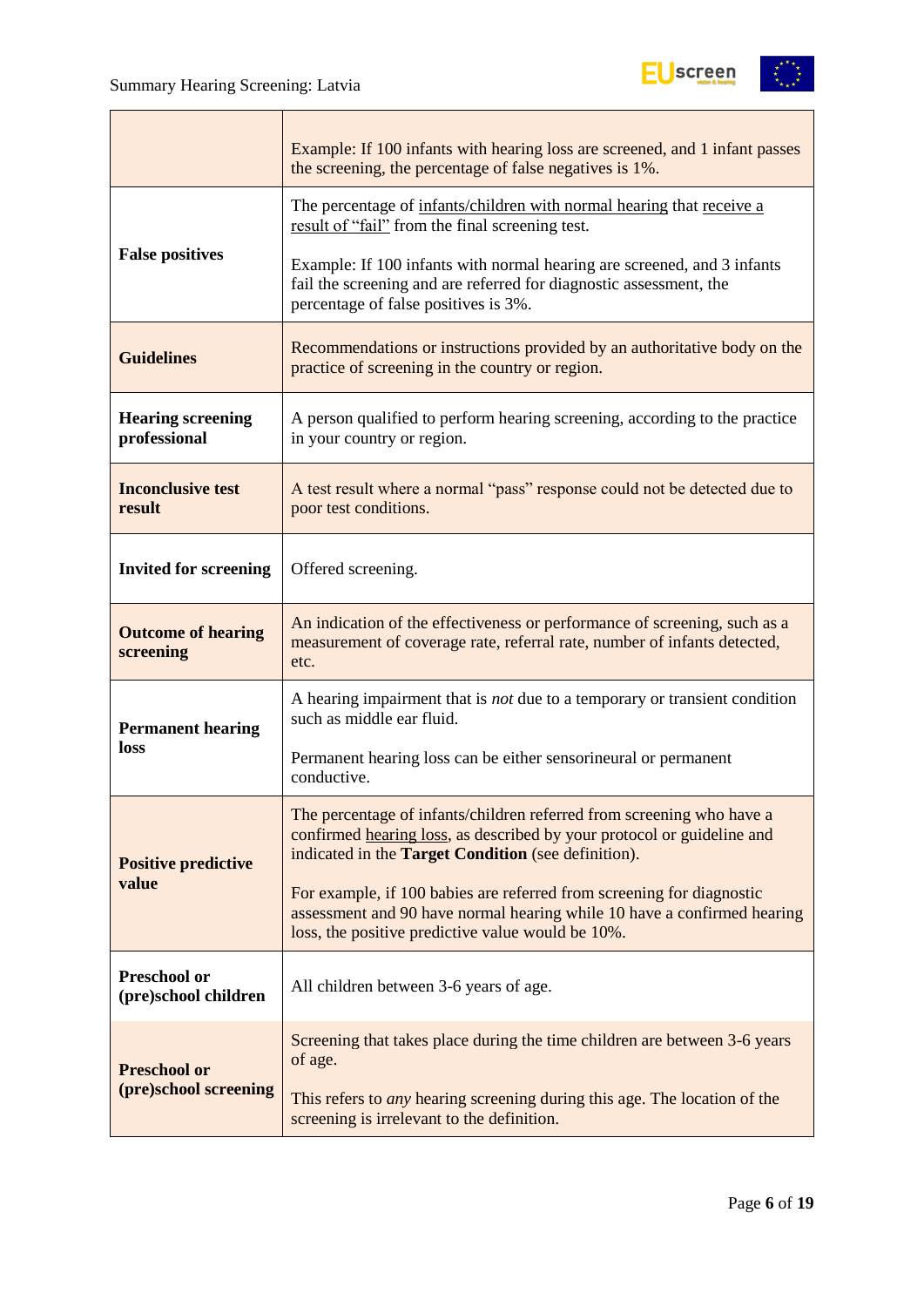

| <b>Prevalence</b>           | The number or percentage of individuals with a specific disease or<br>condition. Prevalence can either be expressed as a percentage, proportion,<br>or as the value per 1000 individuals within the same demographic.                                                                                                                                                                                                                   |  |  |  |
|-----------------------------|-----------------------------------------------------------------------------------------------------------------------------------------------------------------------------------------------------------------------------------------------------------------------------------------------------------------------------------------------------------------------------------------------------------------------------------------|--|--|--|
| <b>Programme</b>            | An organized system for screening, which could be based nationally,<br>regionally or locally.                                                                                                                                                                                                                                                                                                                                           |  |  |  |
| <b>Protocol</b>             | Documented procedure or sequence for screening, which could include<br>which tests are performed, when tests are performed, procedures for<br>passing and referring, and so forth.                                                                                                                                                                                                                                                      |  |  |  |
| <b>Quality assurance</b>    | A method for checking and ensuring that screening is functioning<br>adequately and meeting set goals and benchmarks.                                                                                                                                                                                                                                                                                                                    |  |  |  |
| Referral criteria           | A pre-determined cut-off boundary for when an infant/child should be re-<br>tested or seen for a diagnostic assessment.                                                                                                                                                                                                                                                                                                                 |  |  |  |
|                             | For example, referral criteria may be "no response" at 35 dB nHL.                                                                                                                                                                                                                                                                                                                                                                       |  |  |  |
| <b>Risk babies / Babies</b> | All infants that are considered to be at-risk or have risk-factors for hearing<br>loss according to the screening programme.                                                                                                                                                                                                                                                                                                            |  |  |  |
| at-risk                     | Two common risk factors are admission to the neonatal-intensive care unit<br>(NICU) or born prematurely. However, other risk factors for hearing loss<br>may also be indicated in the screening programme.                                                                                                                                                                                                                              |  |  |  |
|                             | The percentage of infants/children with hearing loss that are identified via<br>the screening program.                                                                                                                                                                                                                                                                                                                                  |  |  |  |
| <b>Sensitivity</b>          | For example, if 100 babies with hearing loss are tested, and 98 of these<br>babies are referred for diagnostic assessment while 2 pass the screening,<br>the sensitivity is 98%.                                                                                                                                                                                                                                                        |  |  |  |
|                             | The percentage of infants/children with normal hearing that pass the<br>screening.                                                                                                                                                                                                                                                                                                                                                      |  |  |  |
| <b>Specificity</b>          | For example, if 100 babies with normal hearing are tested, and 10 of these<br>babies are referred for diagnostic assessment and 90 pass the screening, the<br>specificity is 90%.                                                                                                                                                                                                                                                       |  |  |  |
| <b>Target condition</b>     | The hearing loss condition you are aiming to detect via your screening<br>programme. This includes:<br>The laterality of the condition, whether the program aims to detect<br>$\bullet$<br>both unilateral and bilateral hearing loss or just bilateral hearing<br>loss.<br>The severity of the condition, whether the program aims to detect<br>٠<br>hearing loss $\geq$ 30 dB HL, $\geq$ 35 dB HL, $\geq$ 40 dB HL or $\geq$ 45 dB HL |  |  |  |
| <b>Well, healthy babies</b> | Infants who are <i>not</i> admitted into the NICU or born prematurely.<br>Well, healthy babies may or may not have additional risk factors for<br>hearing loss, according to the procedures indicated in the specific<br>screening programme.                                                                                                                                                                                           |  |  |  |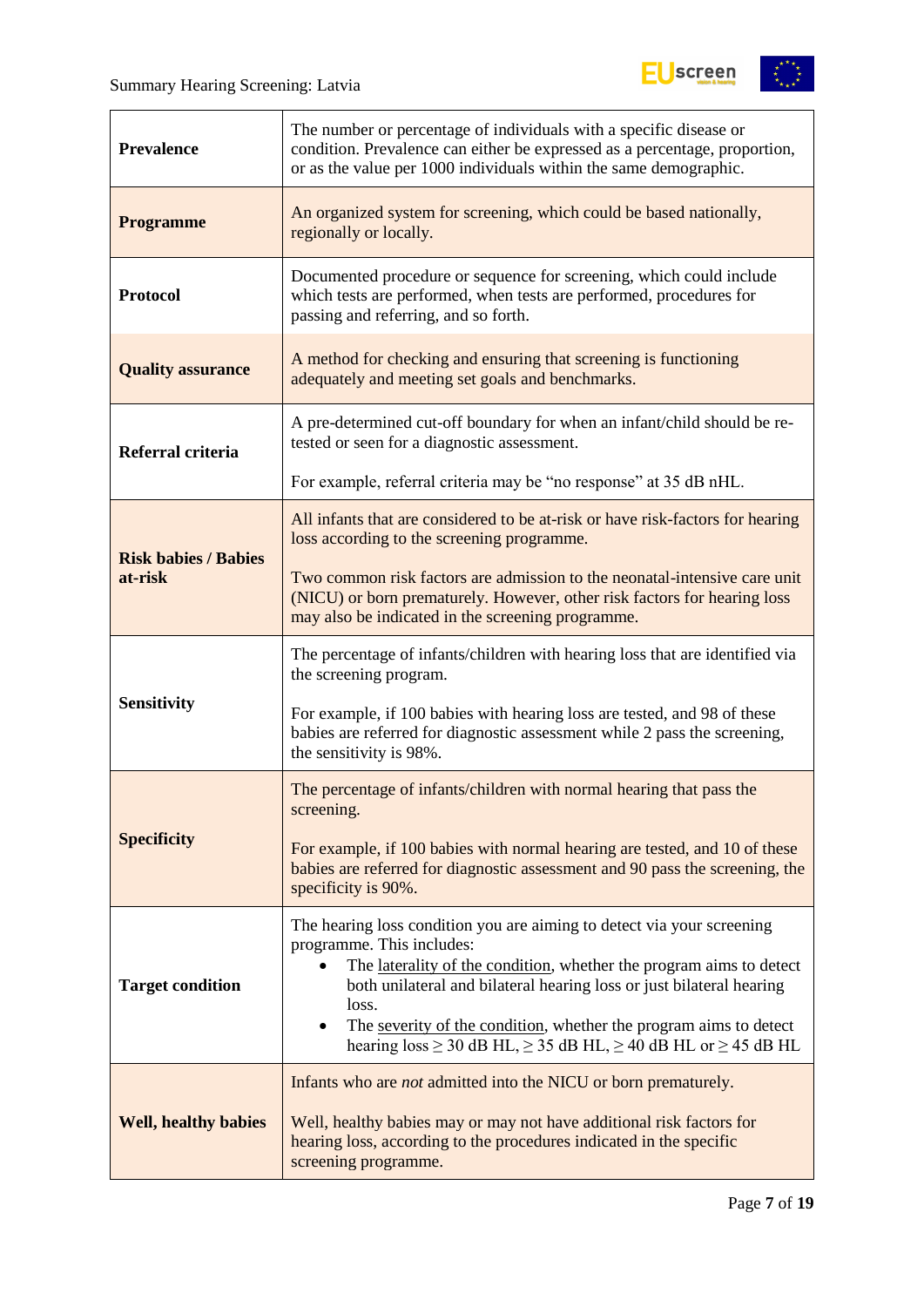



### <span id="page-7-0"></span>**2. Abbreviations**

- ABR auditory brainstem response
- aABR automatic auditory brainstem response
- ANSD auditory neuropathy spectrum disorder
- ASSR auditory steady-state response
- CI cochlear implant
- CMV cytomegalovirus
- dB HL decibel hearing level
- dB nHL decibel normalized hearing level
- dB SNR decibel signal-to-noise ratio
- DPOAE distortion product otoacoustic emissions
- HA hearing aid
- NICU neonatal intensive care unit
- OAE otoacoustic emissions
- TEOAE transient-evoked otoacoustic emissions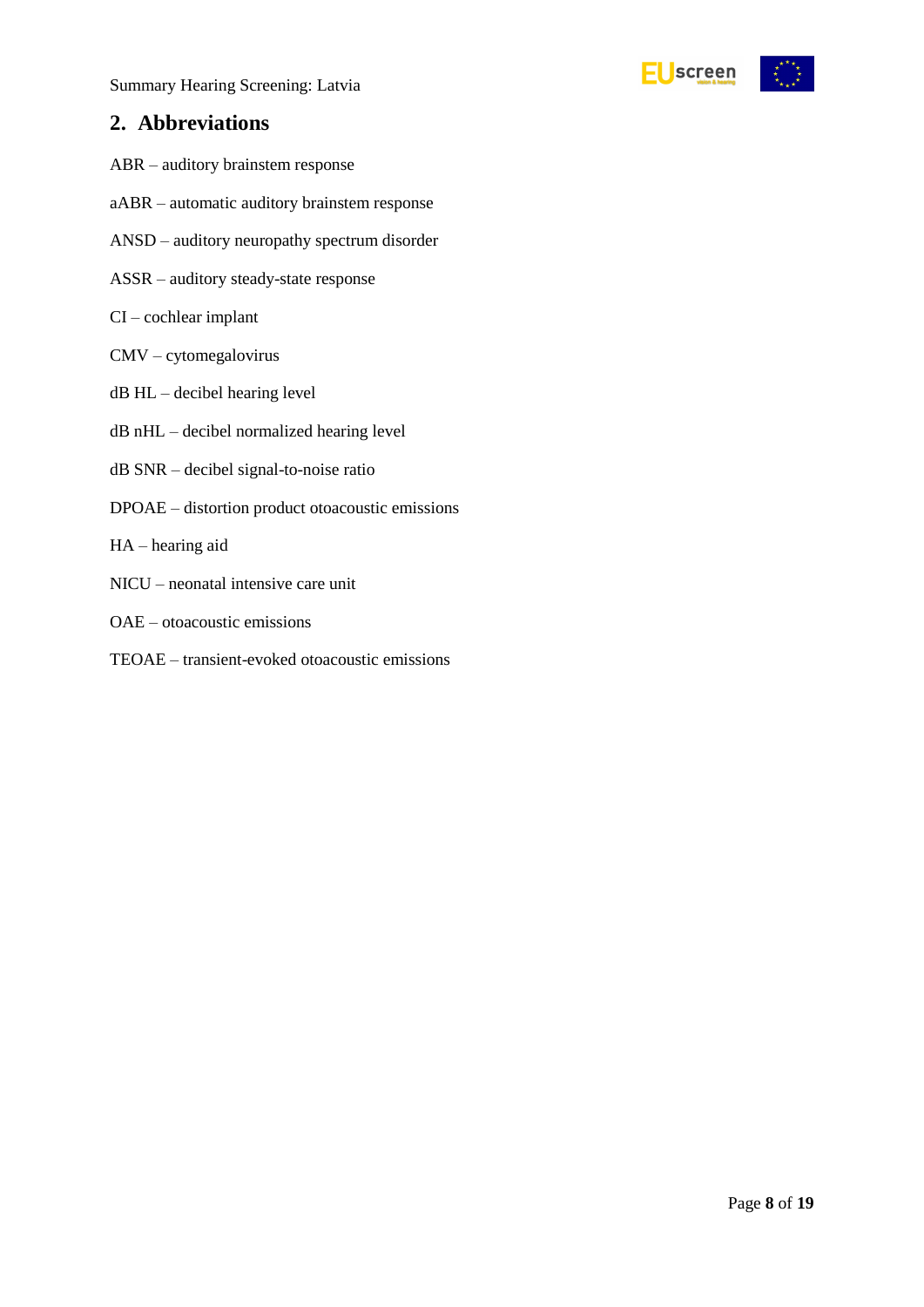

### <span id="page-8-0"></span>**3. Background**

In Latvia, hearing screening is performed and organized nationally. The following report contains information with regards to childhood hearing screening in the entire country of Latvia.

#### <span id="page-8-1"></span>**3.1. General**

Latvia has a total area of 64,589 km<sup>2</sup> with a population of 1.95 million in 2017 (Central Statistical Bureau, 2018).

In Latvia, all births are registered in two locations, the Medical Birth Register (a perinatal database) and the Population Register through the Office of Citizenship and Migration Affairs (an administrative database). The number of live births in Latvia in 2016 was 21646 (Centre for Disease Prevention and Control (CDPC) of Latvia, 2017).

The World Bank income classification categorizes Latvia as a high-income country (The World Bank, 2018). The gross domestic product (GDP) in 2016 was € 12691 per capita in Latvia (Central Statistical Bureau, 2018).

From the World Health Organization (WHO) Global Health Expenditure Database, health expenditure for Latvia in 2015 was 784 USD or €689 per capita (World Health Organization (WHO), 2018).

An infant mortality rate of 3.7 per 1000 is reported for Latvia by Centre for Disease Prevention and Control (CDPC) of Latvia for 2016 (2017) , and data from the World Health Organization cites an infant mortality rate of 4.1 per 1000 for 2015, with a higher mortality rate in rural areas (4.5 per 1000) compared to urban areas (3.9 per 1000; World Health Organization (WHO), 2018).

#### <span id="page-8-2"></span>**3.2. Neonatal hearing screening**

In Latvia, neonatal hearing screening is conducted universally, with all babies in the country having access to hearing screening, though screening is not obligatory for parents. The universal program for well and at-risk babies was first implemented in 2007 and implemented across the entire country from the onset.

Neonatal hearing screening is embedded in the Preventive Child Health Care screening system (The National Health Service, 2018). Screening for well and at-risk infants is funded by the state.

National guidelines are available in the legal document, The Provision of Childbirth Assistance which stipulates that hearing screening is to be performed during early neonatal care (Cabinet of Ministers, 2006). This law also stipulates a protocol that is followed across the entire country.

#### <span id="page-8-3"></span>**3.3. Preschool hearing screening**

Preschool hearing screening is conducted universally in Latvia as part of the routine check-up prior to school entry. It is embedded in the Preventive Child Health Care screening system and is funded by the state. The exact date of when preschool hearing screening began is not known; however routine examination of hearing during childhood has been performed since the implementation of the preventative care programme.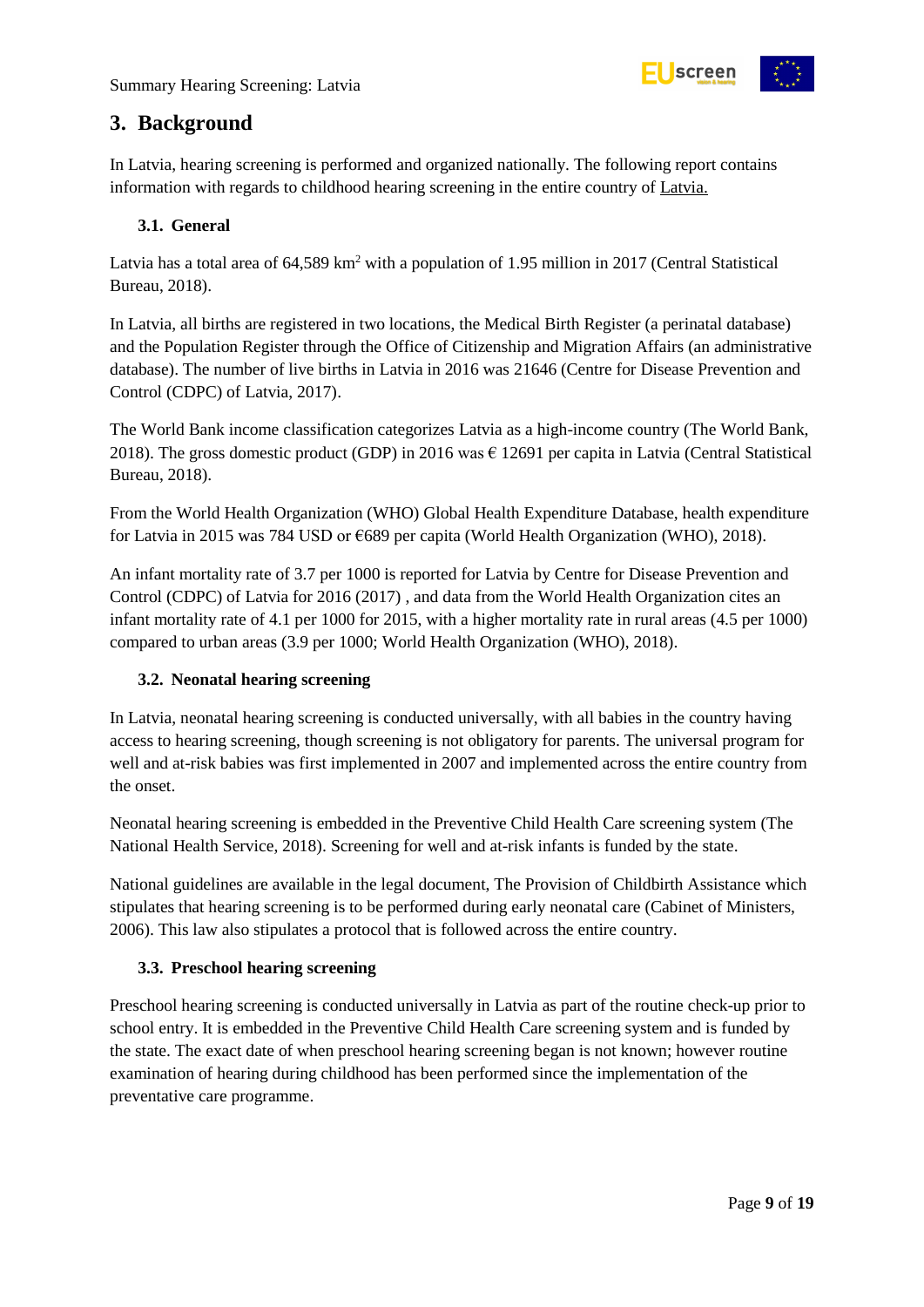

### <span id="page-9-0"></span>**4. Guidelines & Quality Control**

National guidelines for hearing screening exist in Latvia by law in a document outlining the standard of maternal and neonatal care. These guidelines describe a short protocol for neonatal hearing screening, which is followed across Latvia.

Quality assurance of hearing screening programs is not imposed by the government; however, data are collected by the National Health Service. A united information database is available where all information about outpatient and inpatient services is collected. The Ministry of Health does not collect data about neonatal hearing screening nor produce annual reports; however, the Centre for Disease Prevention and Control (CDPC) provides annual reports on general information regarding newborns and deliveries. These annual reports do not, however, include hearing screening data.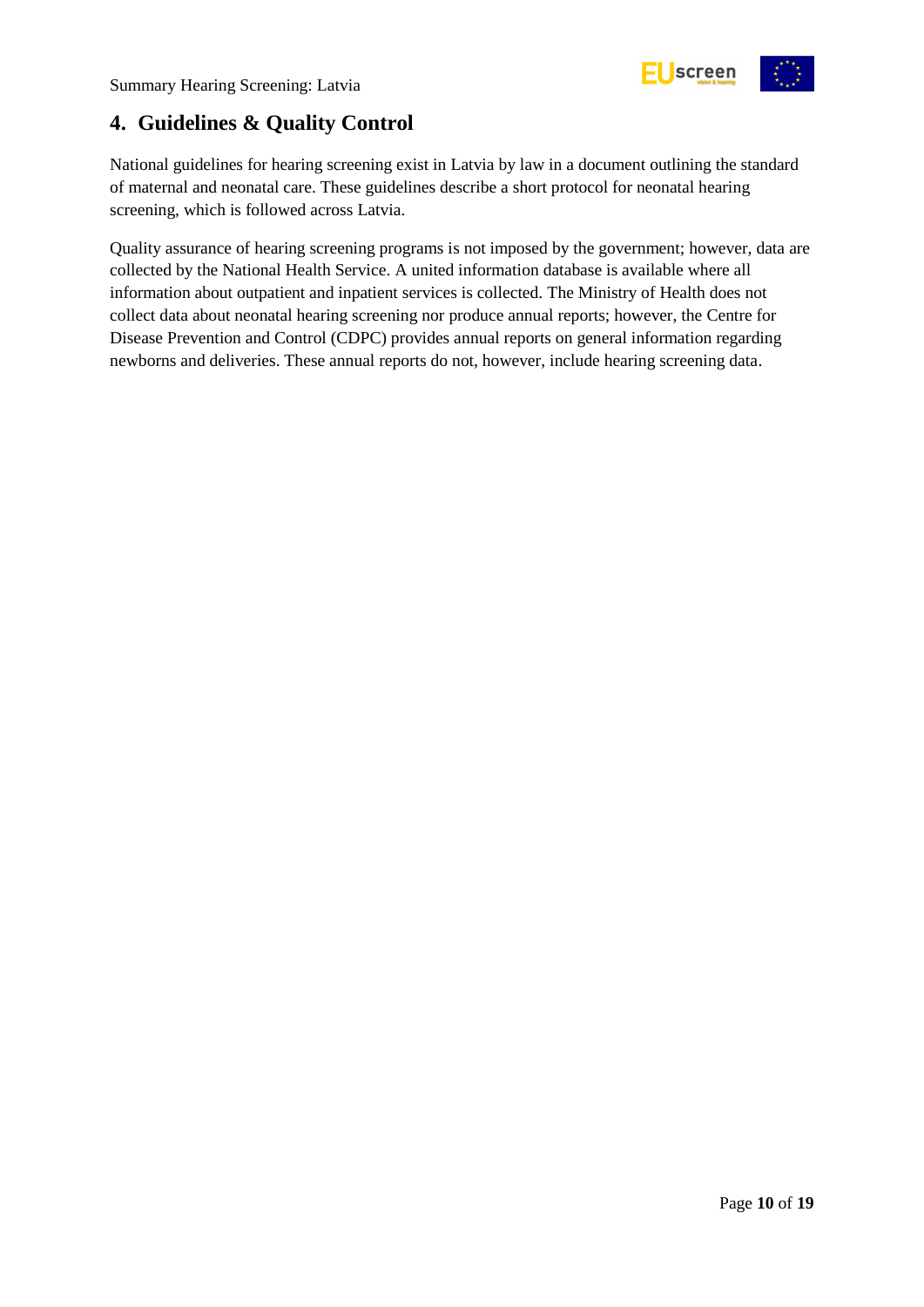

### <span id="page-10-0"></span>**5. Process: Screening, Diagnosis, Intervention**

#### <span id="page-10-1"></span>**5.1. Neonatal hearing screening**

Well-babies and at-risk babies are screened in the hospital or child health centre. In 2016, 98.4% of births take place in the maternity hospital, where the average length of stay after delivery is 3.7 days (Centre for Disease Prevention and Control (CDPC) of Latvia, 2016; 2017). Planned home deliveries accounted for 1.2 % of births in 2016 (Centre for Disease Prevention and Control (CDPC) of Latvia, 2017). Parents/caregivers of well and at-risk babies are invited to participate in neonatal hearing screening directly in person at the hospital.

Neonatal hearing screening for well and at-risk babies should be completed before 3 months of age.

At-risk infants are defined as those with a birth weight less than 1.5 kg or prematurity less than 37 weeks; however, in Latvia all infants (well or at-risk) are screened using the same protocol. There is no specific "at-risk" protocol.

Data on the prevalence of CMV is not available in Latvia. The prevalence of meningitis on children (0-17 years) is 0.3 per 100 000.

The target condition for screening for well- and at-risk babies is a hearing loss of 40 dB or worse.

#### <span id="page-10-2"></span>**5.2. Neonatal diagnostic assessment**

The diagnostic assessment after neonatal hearing screening referral includes an OAE test to confirm screening results, and if confirmed, an objective audiometry test (Cabinet of Ministers, 2006), such as ABR or ASSR. The diagnostic assessment should be completed by 3 months of age. All diagnostics follow-up assessments are performed at the Latvian Children's Hearing Center in Riga.

#### <span id="page-10-3"></span>**5.3. Preschool hearing screening**

Preschool hearing screening is performed at the child health clinic /physician as part of routine examination or at the Latvian Children's Hearing Center in Riga. Children and parents are invited to participate via a discussion at the family physician's office. Testing is performed by the family doctor, or by an otolaryngologist when indicated.

The target condition for preschool hearing screening is a bilateral hearing loss of 25 dB or worse.

#### <span id="page-10-4"></span>**5.4. Intervention approach**

In Latvia, treatment options available include grommets, hearing aids, bone conductive devices, cochlear implants, as well as various assistive devices and FM systems. Infants are fitted with hearing aids from <6 months of age or older or as soon a hearing loss is identified. Infants are fitted with cochlear implants from 6 months of age or older.

The fitting criteria in Latvia for a hearing aid is bilateral hearing loss of at least 25 dB in the better ear (Latvian Association of the Deaf (LAD), 2018).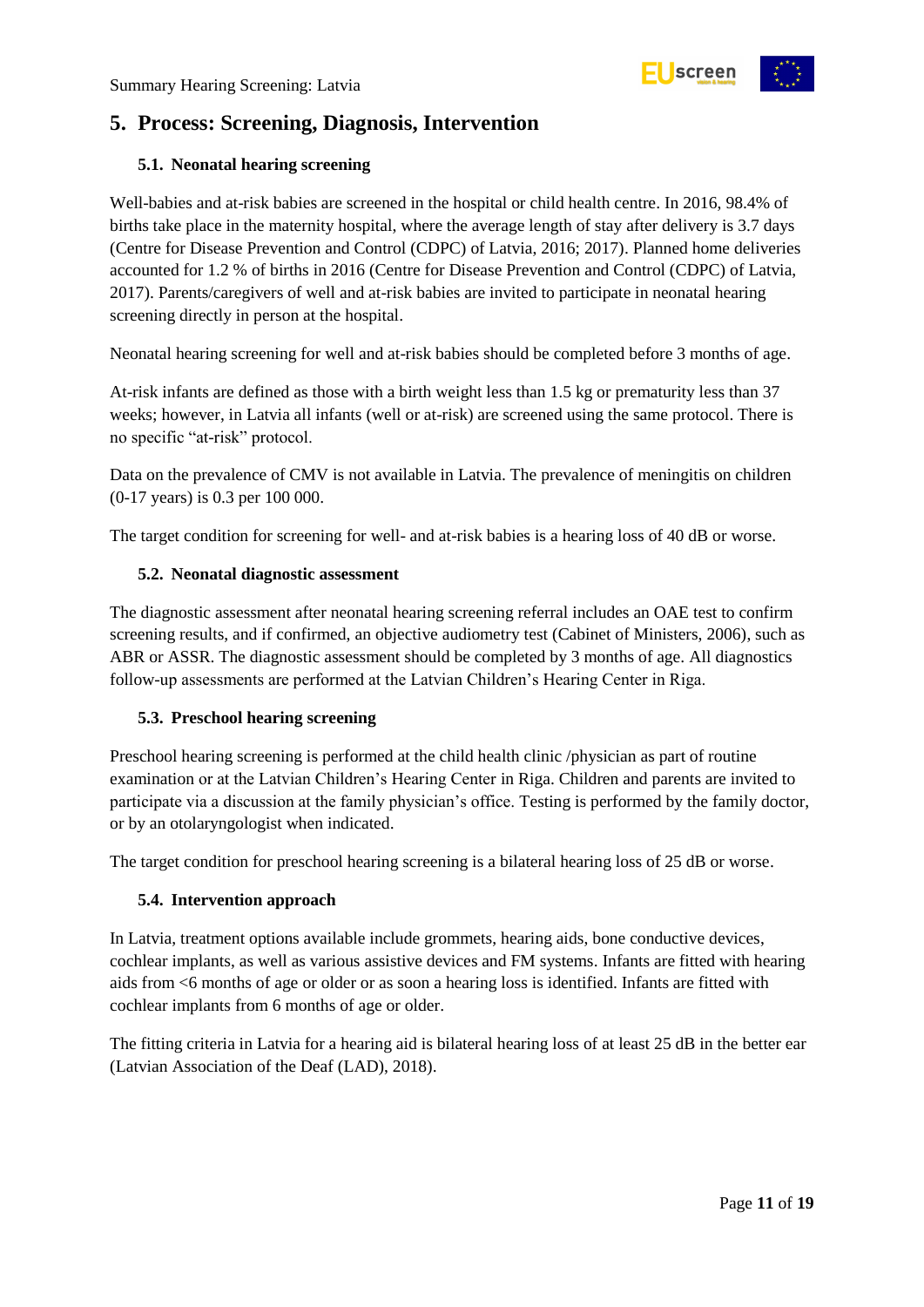

### <span id="page-11-0"></span>**6. Protocols**

Hearing screening protocols are described for neonatal hearing screening (well and at-risk) as well as for preschool hearing screening when applicable.

- The Test performed is the screening technique used
- The Age of the child is indicated in hours, days, months or years
- Referral criteria may be the lack of an OAE response at specified frequencies, a responsewaveform repeatability constant, the absence of an aABR response at a specified intensity, or an absent behavioural response at a specified intensity. Referral criteria may be defined within a protocol or limited based on the device used.
- The Device is the screening device used.
- Unilateral Referrals indicates whether children are referred if only one ear fails screening.
- The Location is where the screening takes place

#### <span id="page-11-1"></span>**6.1. Neonatal hearing screening (well)**

The process for neonatal hearing screening for well babies is described in Table 1. A 2-step OAE protocol is in effect, whereby the first OAE is performed in the maternity hospital before discharge. If the infant fails the first test, rescreening occurs at 1 month of age at the Latvian Children's Hearing Center in Riga. A subsequent fail at age 1-month would warrant a follow-up diagnostic assessment at 3-months of age, also at the Latvian Children's Hearing Center in Riga.

<span id="page-11-4"></span>

| Table 1: Process for neonatal hearing screening in Latvia. |  |  |
|------------------------------------------------------------|--|--|
|                                                            |  |  |

|                  |            |                                                      |                   | <b>Unilateral</b> |                                             |
|------------------|------------|------------------------------------------------------|-------------------|-------------------|---------------------------------------------|
| <b>Test</b>      | Age        | Referral criteria                                    | <b>Device</b>     | <b>Referrals?</b> | Location                                    |
| OAE1             | $3-5$ days | Locked: 4 dB SNR for 3<br>of 6 freqs $(1.5 - 4$ kHz) | GSI 70, GSI Corti | <b>Yes</b>        | Maternity hospital                          |
| OAE <sub>2</sub> | month      |                                                      | GSI 70, GSI Corti | Yes               | Latvian Children's<br><b>Hearing Center</b> |

#### <span id="page-11-2"></span>**6.2. Neonatal hearing screening (at-risk)**

The screening process for at-risk infants is identical to screening well infants. See 4.1 for the protocol.

#### <span id="page-11-3"></span>**6.3. Preschool hearing screening**

Preschool hearing screening is performed during a routine childhood check-up at 5-6 years of age. Pure-tone audiometry and speech audiometry is performed in the physician's office, or in special cases at the otolaryngologist or Latvian Children's Hearing Centre.

<span id="page-11-5"></span>**Table 2**: Process for preschool hearing screening in Latvia.

| Test                                        | Age       | Referral<br>criteria | <b>Unilateral</b><br>Referrals? | Location                                                            |
|---------------------------------------------|-----------|----------------------|---------------------------------|---------------------------------------------------------------------|
| Pure-tone audiometry<br>+ Speech audiometry | $5-6$ vrs | Threshold $>20$ dB   | <b>Yes</b>                      | Physician / [Otolaryngologist,<br>Latvian Children's Hearing Centre |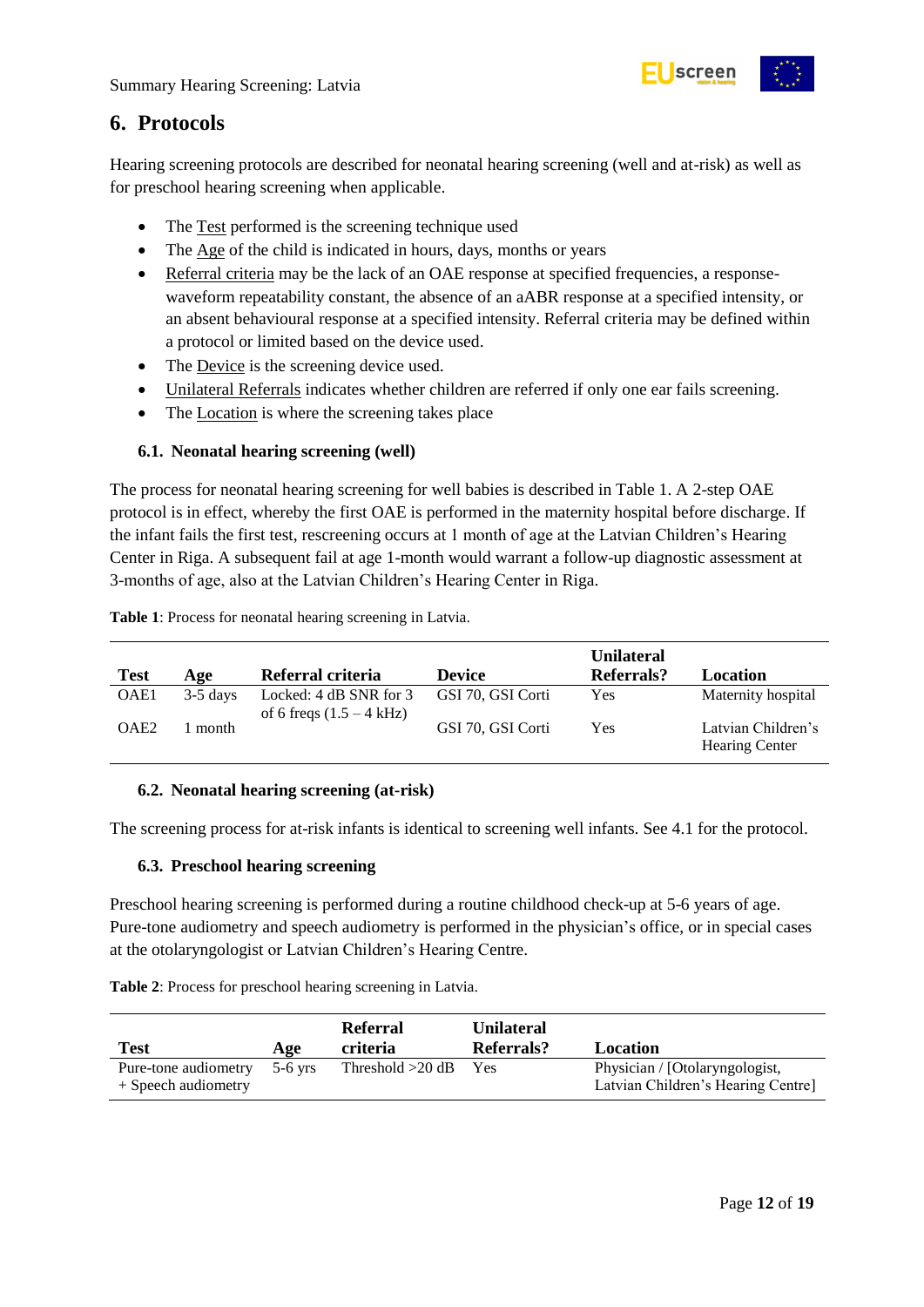

### <span id="page-12-0"></span>**7. Professionals**

#### <span id="page-12-1"></span>**7.1. Neonatal hearing screening (well)**

Screening is performed by trained nurses or otolaryngologists.

Training involves a full day (approximately 8 hours) of education. This training is certified and regularly updated. The training is provided by the OAE device company and is updated when a new device is introduced. All medical personnel, including nurses, are certified through this training and must renew their certificate after a certain period.

#### <span id="page-12-2"></span>**7.2. Neonatal hearing screening (at-risk)**

Screening for at-risk infants is also performed by pediatric nurses or doctors (see 7.1 for training requirements).

#### <span id="page-12-3"></span>**7.3. Preschool hearing screening**

Screening for preschool-age children is performed by a general physician or otolaryngologist.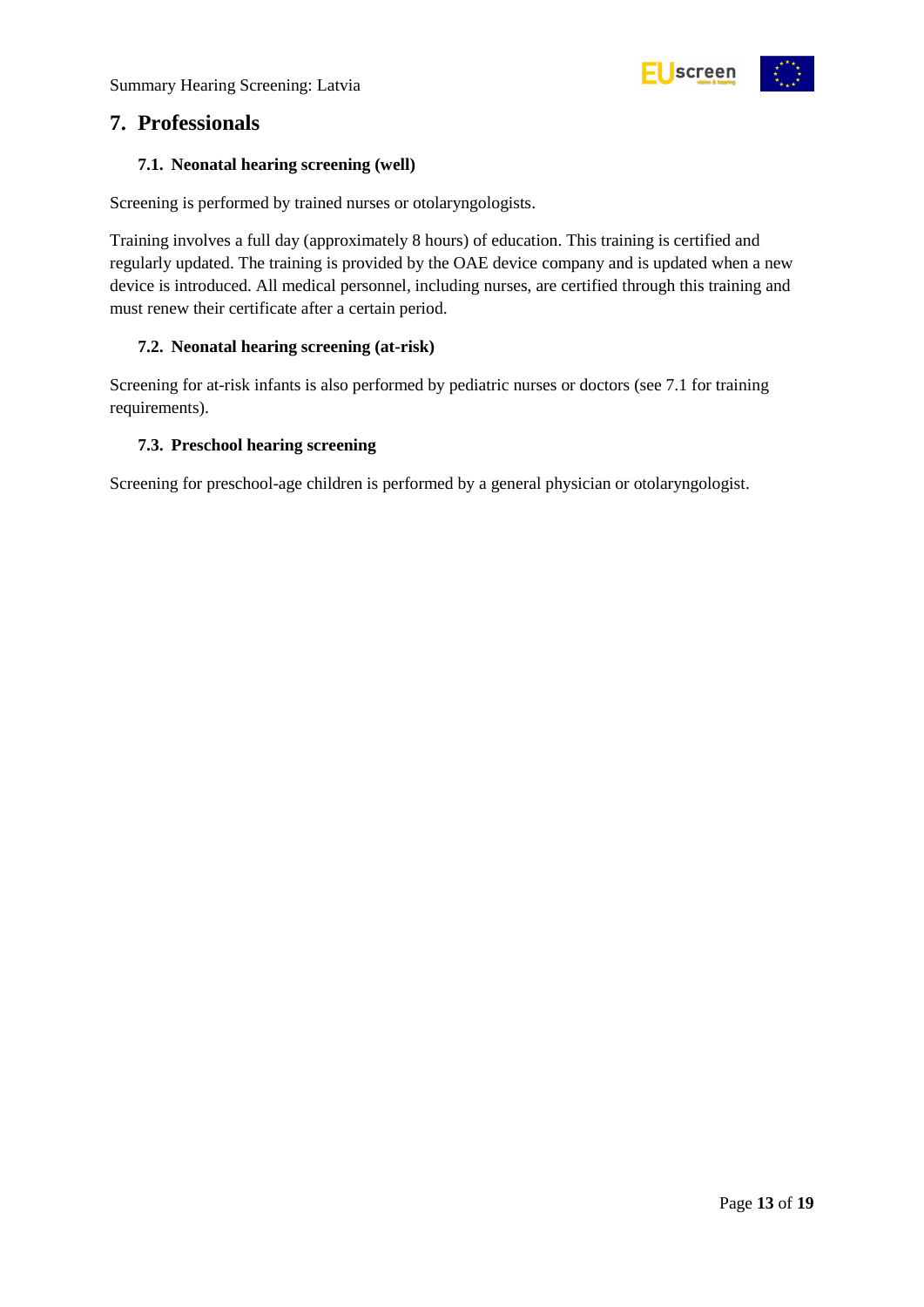<span id="page-13-0"></span>

#### <span id="page-13-1"></span>**8.1. Coverage and attendance rates**

Data on coverage and attendance rates are provided by the National Health Service, which holds a database with all information about inpatient and outpatient services, including OAEs, which are entered into the database with a unique code. In 2016, the coverage rate was 93.9%. Specifically, out of 21 968 live births, OAEs were performed on 20 640 infants including 1160 outpatient and 19 480 inpatient neonates (The National Health Service, 2018).

screen

#### <span id="page-13-2"></span>**8.2. Referral rates**

Data are unavailable regarding the pass or referral rates of neonatal hearing screening in Latvia.

Rough estimates were made that 95% of infants pass the first OAE and 97% of infants pass the second OAE. In total 5% are referred for diagnostic assessment.

#### <span id="page-13-3"></span>**8.3. Diagnostic assessment attendance**

Data are unavailable regarding the compliance rate to a diagnostic assessment.

A rough estimate was made that 95% of infants referred attend their diagnostic assessment.

#### <span id="page-13-4"></span>**8.4. Prevalence / Diagnosis**

Data are unavailable regarding the prevalence of neonatal hearing loss in Latvia.

Rough estimates were made that 0.5% and 0. 25% of infants have a bilateral hearing loss of  $\geq$  40 and  $\geq$ 80 dB HL, respectively, and that 0.2% and 0.01% of infants have a unilateral hearing loss of  $\geq$  40 and ≥80 dB HL, respectively.

Data are unavailable regarding the prevalence of auditory neuropathy in Latvia.

#### <span id="page-13-5"></span>**8.5. Treatment success**

In Latvia, 80 children were fit with hearing aids in 2017 and an estimated 15-20 children were fit with cochlear implants.

#### <span id="page-13-6"></span>**8.6. Screening evaluation**

Data on the sensitivity or specificity of neonatal hearing screening are not available, and neither are data on false positives, false negatives, or the positive predictive value.

Rough estimates were made that the sensitivity and specificity for both well and NICU babies is 80% and 97%, respectively. Rough estimates were also made that the positive predictive value of a refer result is 20-30%.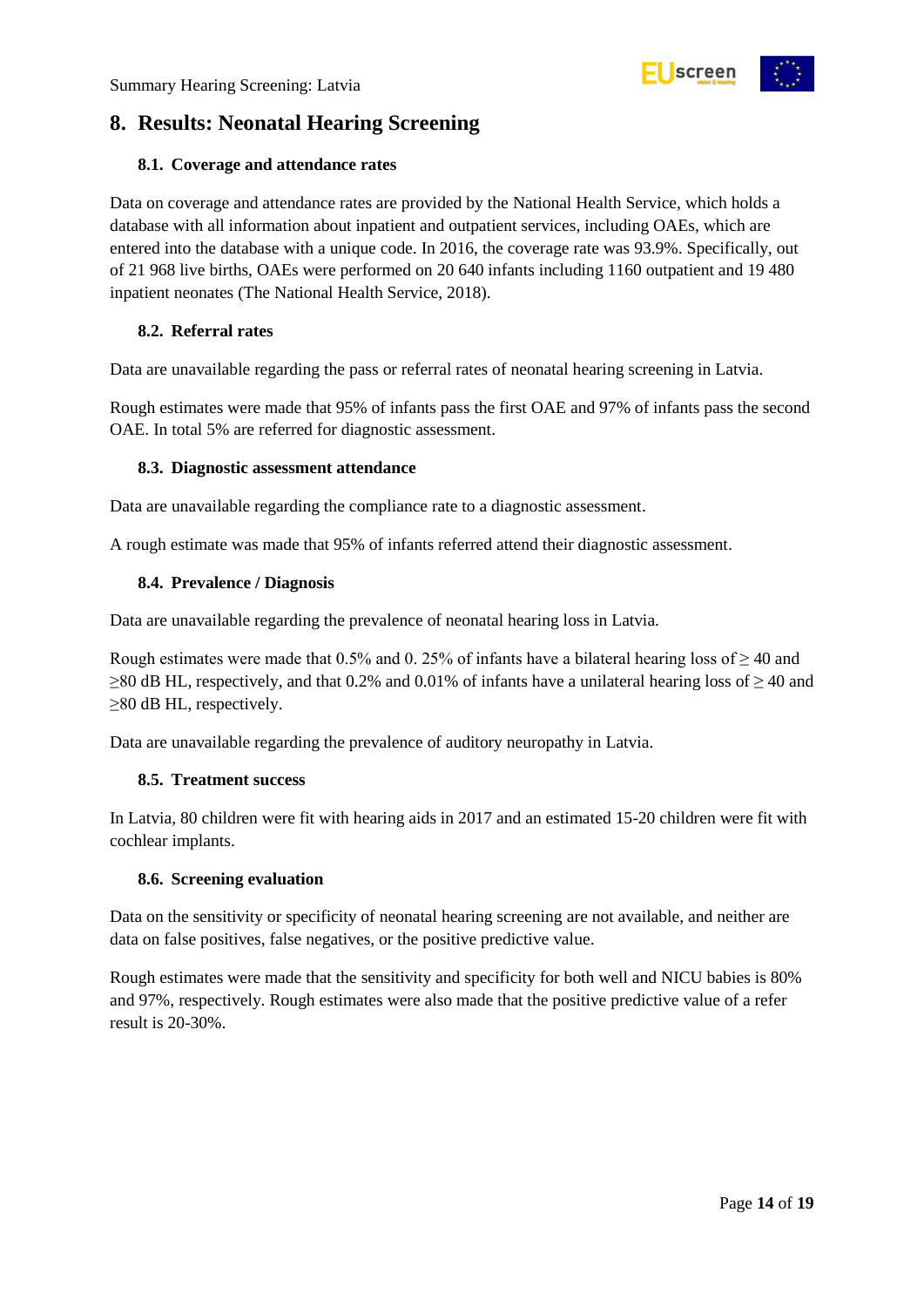

### <span id="page-14-0"></span>**9. Results: Preschool Hearing Screening**

#### <span id="page-14-1"></span>**9.1. Coverage and attendance rates**

Data are unavailable. A rough estimate was made that 99% of children receive preschool hearing screening.

#### <span id="page-14-2"></span>**9.2. Referral rates**

Data are unavailable. A rough estimate was made that 20% of children are referred for diagnostic assessment from preschool hearing screening.

#### <span id="page-14-3"></span>**9.3. Diagnostic assessment attendance**

Data are unavailable. It was roughly estimated that 100% of children referred for diagnostic assessment attend their appointment.

#### <span id="page-14-4"></span>**9.4. Screening evaluation**

Data are unavailable. Rough estimations were made that the sensitivity is 80%, specificity is 97% and positive predictive value is 20%.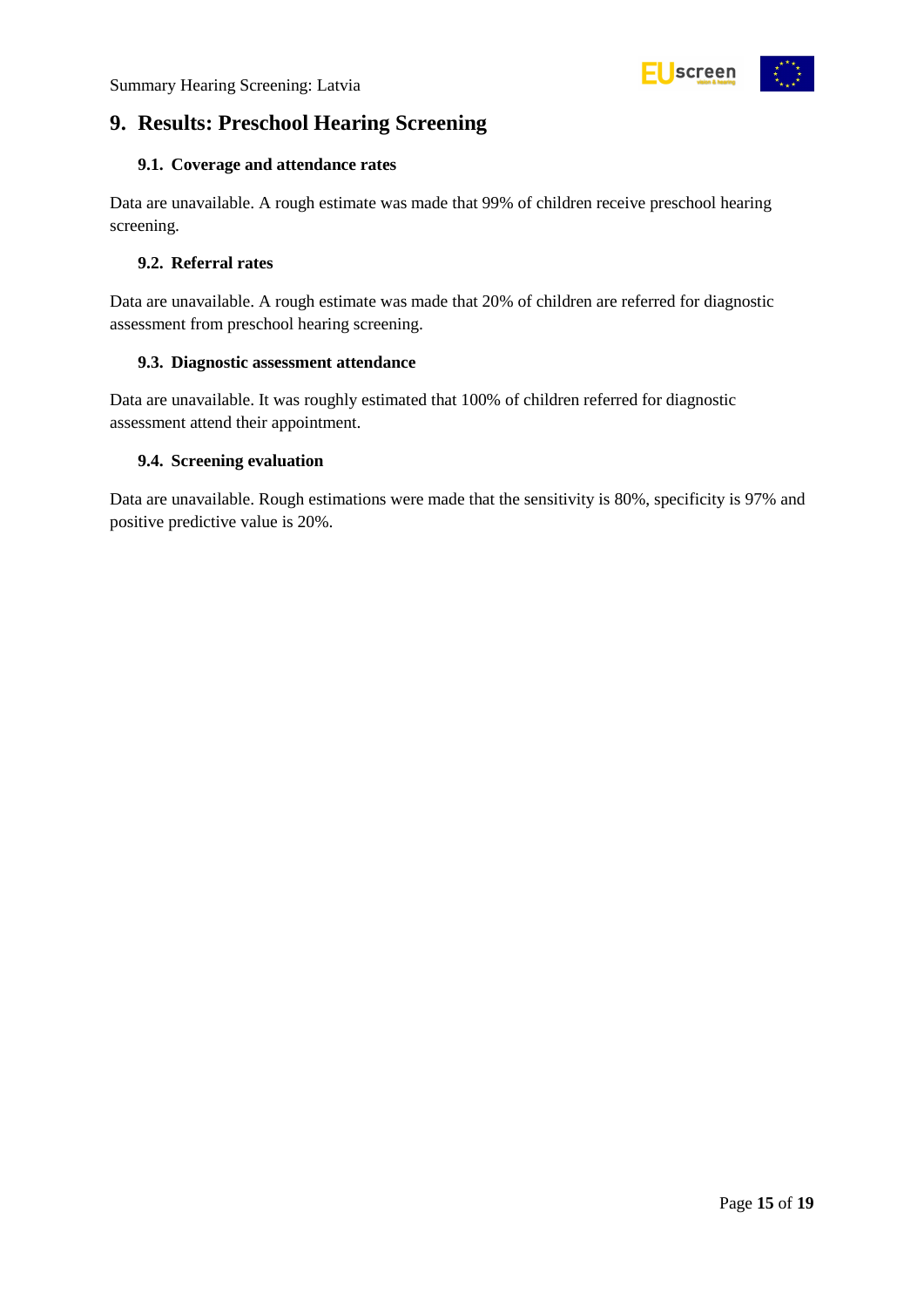

### <span id="page-15-0"></span>**10. Costs: Neonatal Hearing Screening**

Neonatal hearing screening in Latvia is financed by the state and free of charge for parents. There is no financial reward when parents attend hearing screening, and there is no penalty for those who do not attend hearing screening.

A cost analysis of neonatal hearing screening in Latvia has not been performed.

#### <span id="page-15-1"></span>**10.1. Screening costs**

The total screening costs per year was €171 078.12 in 2016 or €8.46 per child, according to the National Health Service.

#### <span id="page-15-2"></span>**10.2. Equipment costs**

#### (*Information extracted to protect commercially sensitive data*)

Maintenance costs are approximately  $\epsilon$ 200 per year. It is estimated that devices are replaced around every 5-10 years for OAE devices and every 10-15 years for ABR/ASSR devices.

The cost for disposables is approximately  $\epsilon$ 100 per year.

#### <span id="page-15-3"></span>**10.3. Staff costs**

The number of screening staff across all of Latvia is one otolaryngologist and 20 nurses for one million population.

The average annual salary for a screening professional is  $\epsilon$ 7 200. The hourly salary is  $\epsilon$ 3.00 for a nurse and  $\epsilon$ 3.50 for an otolaryngologist. University education is approximately  $\epsilon$ 1,400 per year.

#### <span id="page-15-4"></span>**10.4. Diagnostic costs**

The total cost of diagnostic confirmation is not indicated.

#### <span id="page-15-5"></span>**10.5. Amplification costs**

In the Latvia, all children with hearing loss are treated, except for children of deaf parents who refuse cochlear implant for their children.

The costs for hearing aid fitting for the first year (including the device) is approximately €800-900 and the cost for intervention in the second year is approximately  $E100$ . For cochlear implant surgery, costs are roughly  $\epsilon$ 21 500 for the first year. After the first year, costs are approximately  $\epsilon$ 500.

All amplification costs are covered by the state.

#### <span id="page-15-6"></span>**10.6. Social costs**

In Latvia, there are a total of 7 primary and secondary schools with special programs for hearing impaired students (Ministry of Education and Science of the Republic of Latvia, 2018). It is unknown how many children attend one of these special schools. A rough estimate was made that there are 150 students in Latvia in special schools.

In mainstream schools, extra support is provided to children with hearing impairment.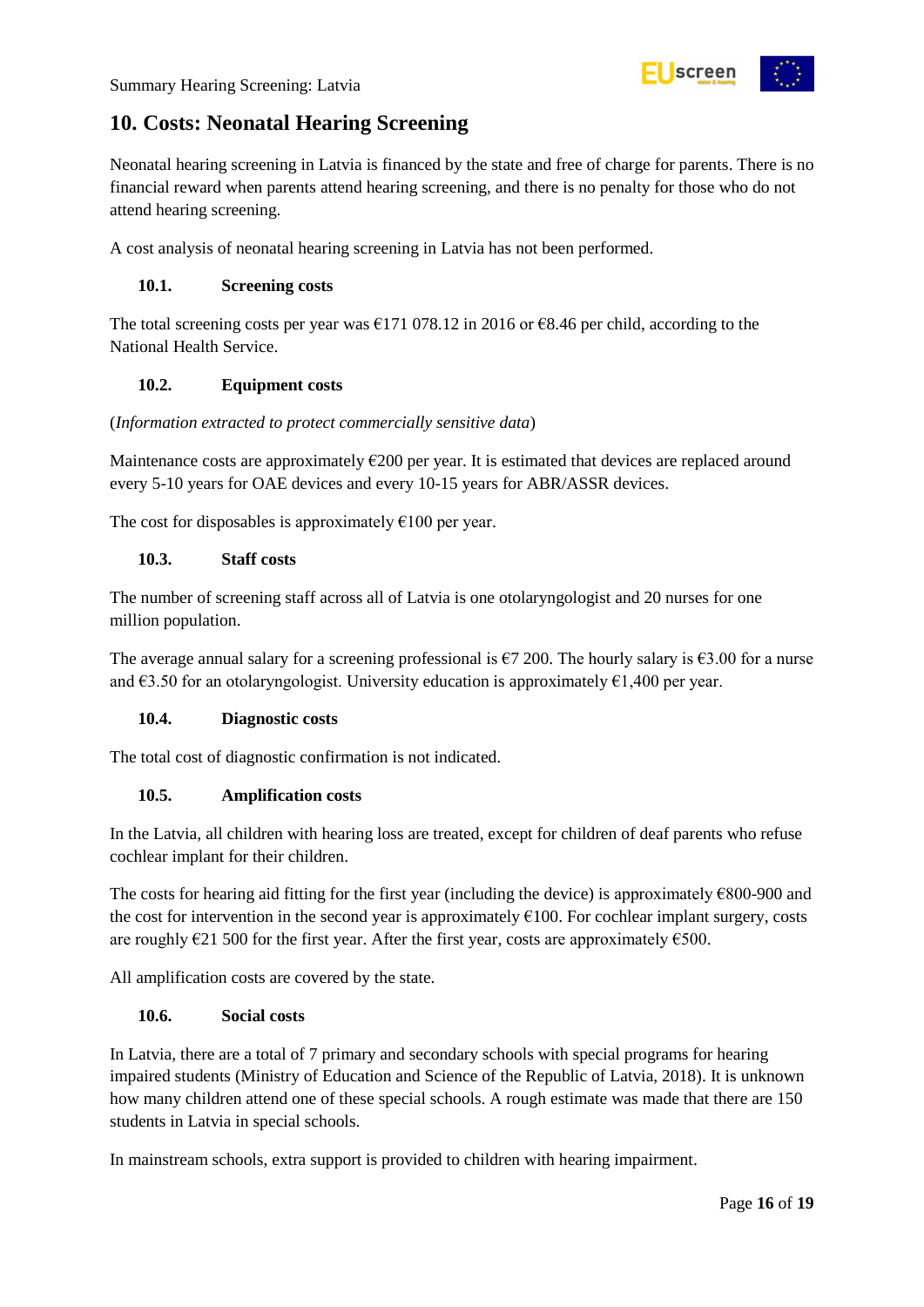

All costs for mainstream or special education schools are unknown, as are costs for extra support. All costs for education and support are covered by the government.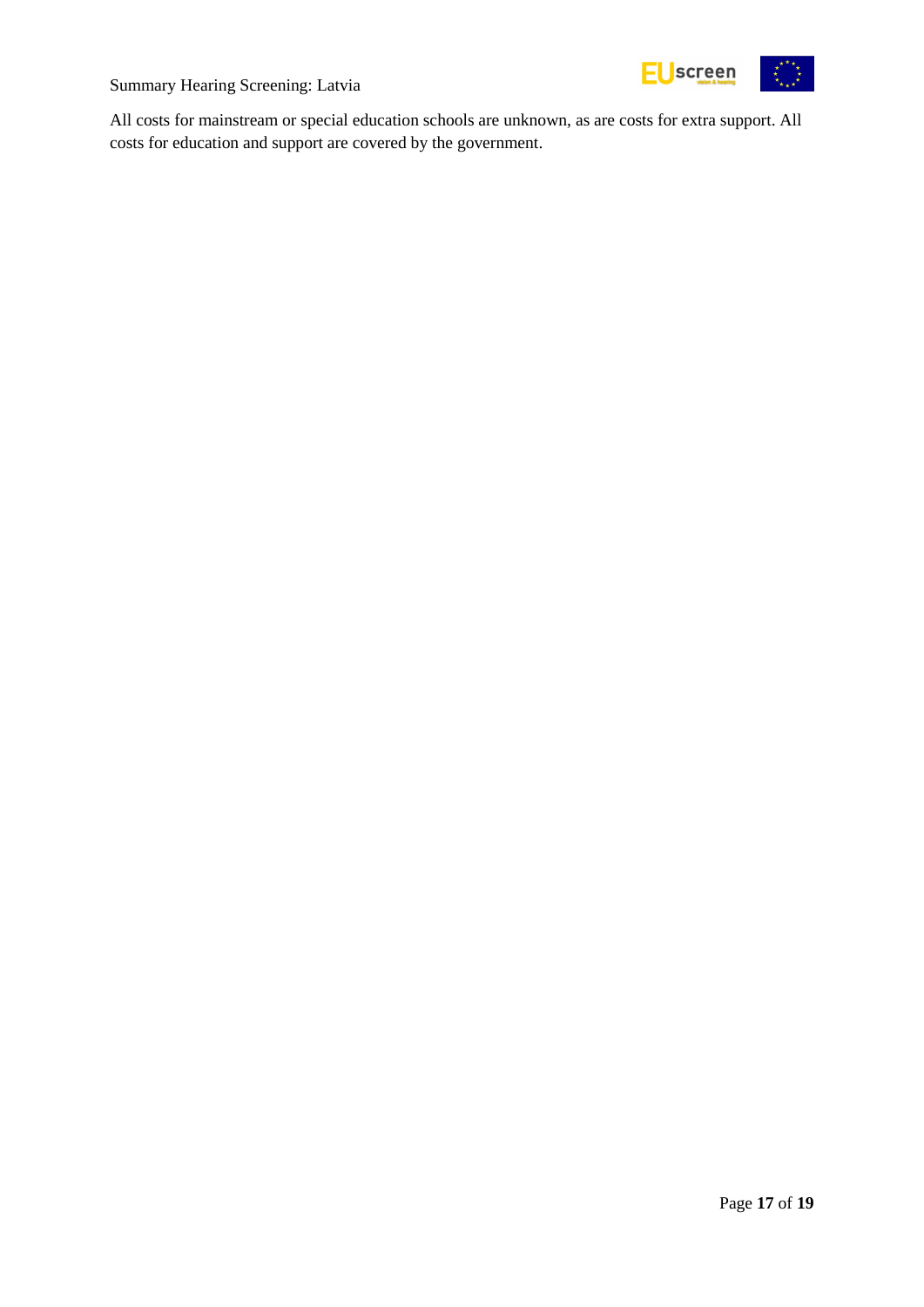

### <span id="page-17-0"></span>**11. Costs: Preschool Hearing Screening**

#### <span id="page-17-1"></span>**11.1. Screening costs**

Data on screening costs are unknown. It is roughly estimated that preschool screening costs €820 000 annually, or around €20 per child.